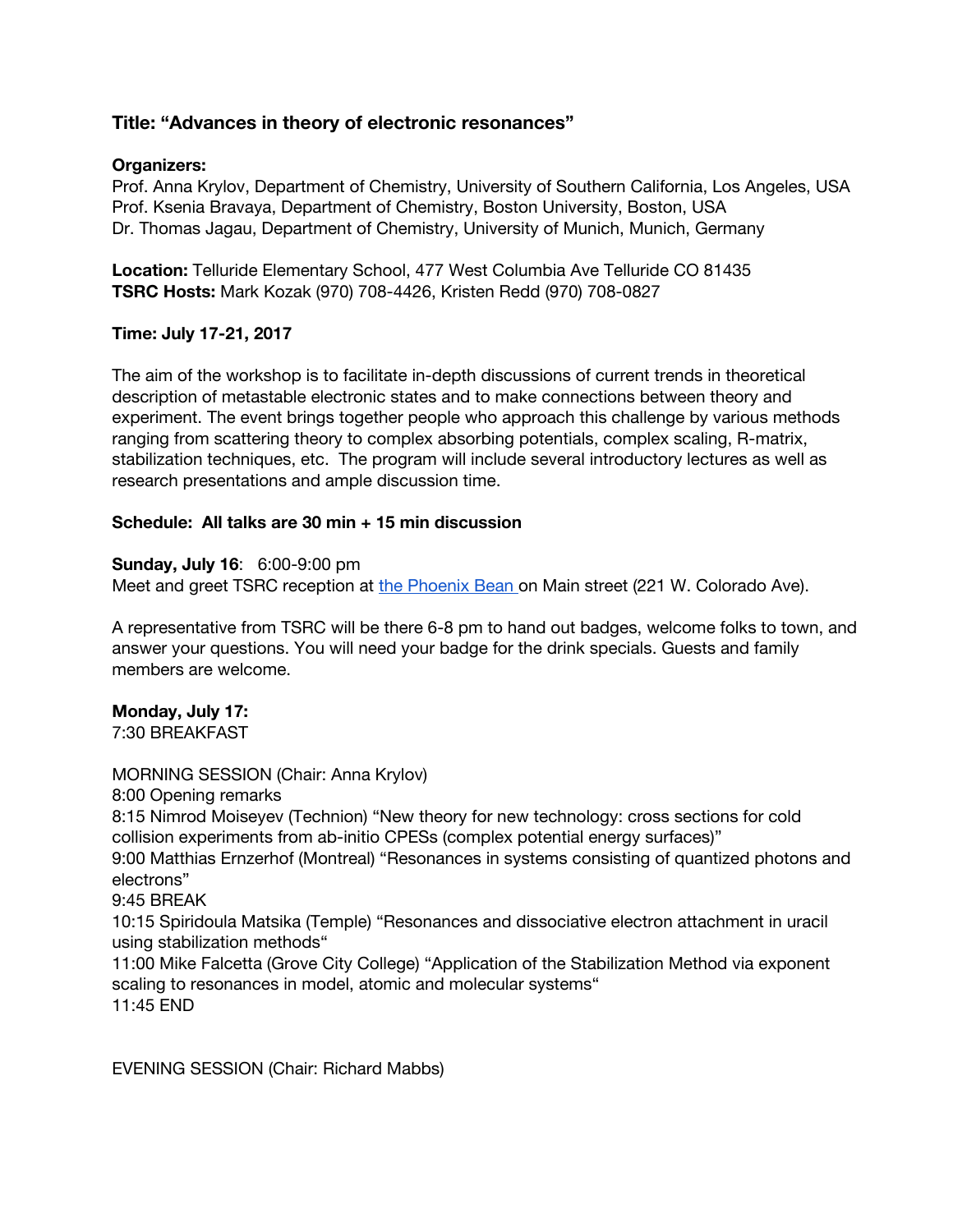7:00 Andrei Sanov (U Arizona) "Photoelectron imaging spectroscopy of weakly bound anions and transient neutral molecules" 7:45 Antonia Karamatskou (CFEL Hamburg) "Uncovering hidden resonances through multiphoton ionization" 8:30 END

## **Tuesday, July 18:**

7:30 BREAKFAST

AFTERNOON SESSION (Chair: Andreas Dreuw)

2:00 Anna Krylov (USC) "Not all dipoles are created equal: On the existence of dipole-bound and dipole-stabilized states in open- and closed-shell species"

2:45 Wojciech Skomorowski (USC) "Theoretical predictions of resonances and bound states in cyanopolyyne anions"

3:30 BREAK

4:00 Thomas Jagau (Munich) "Coupled-cluster methods for shape and Feshbach resonances" 4:45 END

## **6:00-7:00 Town talk**

## **Wednesday, July 19:**

7:30 BREAKFAST

AFTERNOON SESSION (Chair: Matthias Ernzerhof)

2:00 Richard Mabbs (Washington U) "Probing vibrational modes of unstable anion states and channel specific autodetachment"

2:45 Sylwia Ptasinska (Notre Dame) "Direct observation of neutral radicals from a dissociative electron attachment process"

3:30 BREAK

4:00 Ken Jordan (Pittsburgh) "Non-valence correlation bound anions: Connections with resonances and virtual states"

4:45 Debarati Bhattacharya (Technion) "Ab-initio complex potential energy surfaces for ultracold atom-molecule collision"

5:30 END and **take workshop group picture**

## **6:00-9:00 TSRC picknick**

**Thursday, July 20:** 7:30 BREAKFAST

AFTERNOON SESSION (Chair: Nimrod Moiseyev) 2:00 Armin Scrinzi (Munich) "Electronic structure and photo-emission in strong fields: irECS, haCC, and tSurff" 2:45 Kirill Gokhberg (Heidelberg) "Electron transfer processes and neutralization of multiply charged ions in clusters" 3:30 BREAK 4:00 Ksenia Bravaya (Boston U) "Multireference pertrurbation theory for metastable electronic states"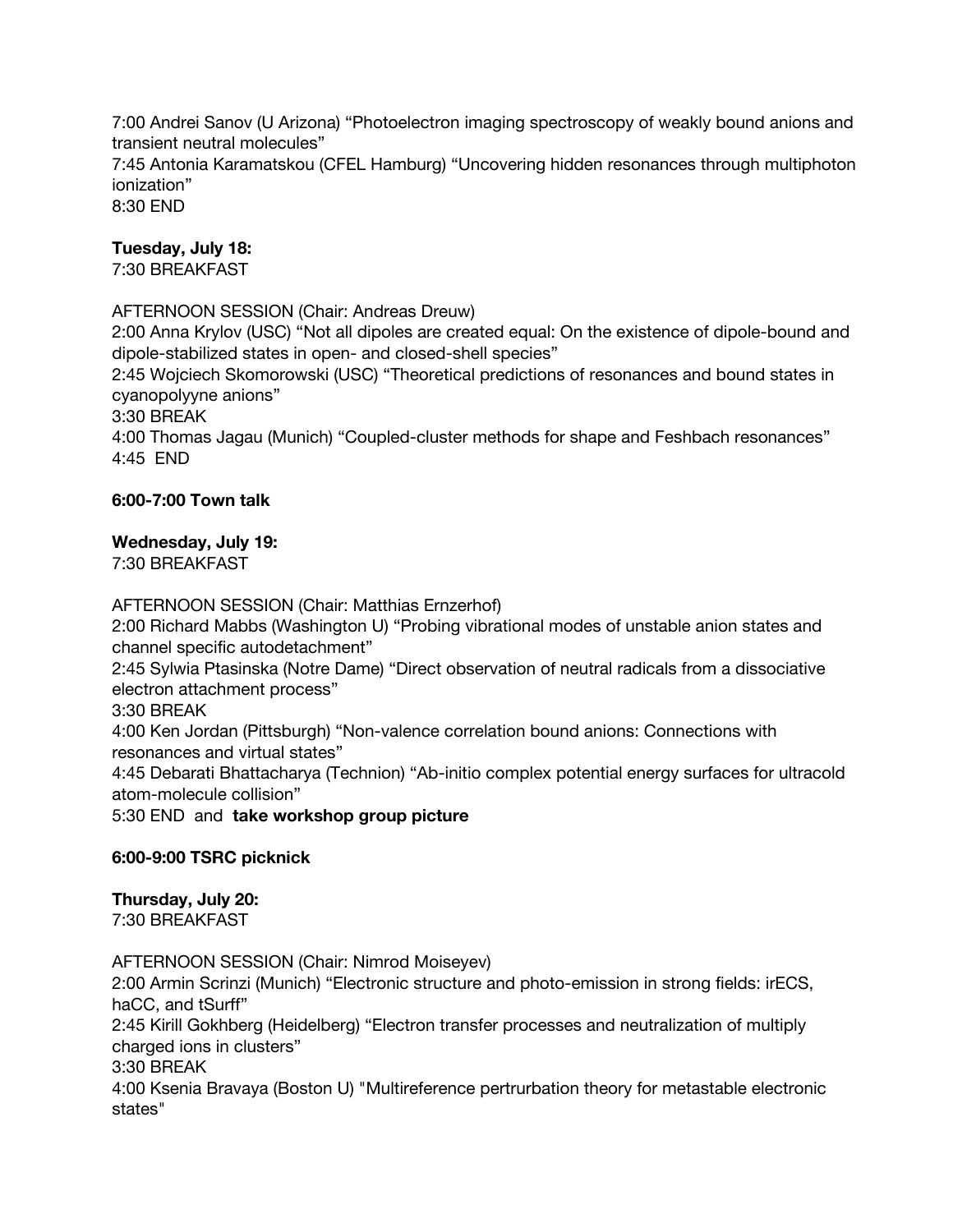4:45 Andreas Dreuw (Heidelberg) "Lifetimes of decaying states using ADC" 5:30 END

EVENING SESSION (Chair: Thomas Jagau)

7:00 Alec White (Berkeley) "Methods for electronic resonances: Applications to complex potential energy surfaces"

7:45 Ashish Kumar Gupta (IIT Guwahati) "Application of modified smooth exterior scaling method for calculation of Auger resonance in Be using zeroth-order and second-order electron propagator"

8:30 END

# **Friday, July 21:**

7:30 BREAKFAST

MORNING SESSION (Chair: Ksenia Bravaya) 8:00 Danny Yeager (Texas A&M) "Studies with the complex scaled multiconfigurational spin-tensor electron propagator method (CMCSTEP) and a few other things" 8:45 Arik Landau (Technion) "Basic and applicable aspects in analytical continuation (from stabilization graphs) schemes for electronic resonance states" 9:30 BREAK 10:00 Vitaly Rassolov (U South Carolina) tba 10:45 Closing remarks and farewell, discussion about future workshops END

# **Participants (22 total):**

Debarati Bhattacharya (Technion) [debarati01@gmail.com](mailto:debarati01@gmail.com) (Moiseyev) "Ab-initio complex potential energy surfaces for ultracold atom-molecule collision"

Ksenia Bravaya (BU) [kbravaya@gmail.com](mailto:kbravaya@gmail.com) "Multireference pertrurbation theory for metastable electronic states"

Andreas Dreuw (Heidelberg) [dreuw@uni-heidelberg.de](mailto:dreuw@uni-heidelberg.de) ""Lifetimes of decaying states using ADC"

Matthias Ernzerhof (Montreal) [matthias.Ernzerhof@UMontreal.ca](mailto:matthias.Ernzerhof@UMontreal.ca) "Resonances in systems consisting of quantized photons and electrons"

Mike Falcetta (Grove City College) [mffalcetta@gcc.edu](mailto:mffalcetta@gcc.edu) "Application of the Stabilization Method via exponent scaling to resonances in model, atomic and molecular systems "

Kirill Gokhberg (Heidelberg) [Kirill.Gokhberg@tc.pci.uni-heidelberg.de](mailto:Kirill.Gokhberg@tc.pci.uni-heidelberg.de) "Electron transfer processes and neutralization of multiply charged ions in clusters"

Ashish Kumar Gupta (IIT Guwahati) [gupta@iitg.ernet.in](mailto:gupta@iitg.ernet.in) "Application of modified smooth exterior scaling method for calculation of Auger resonance in Be using zeroth-order and second-order electron propagator"